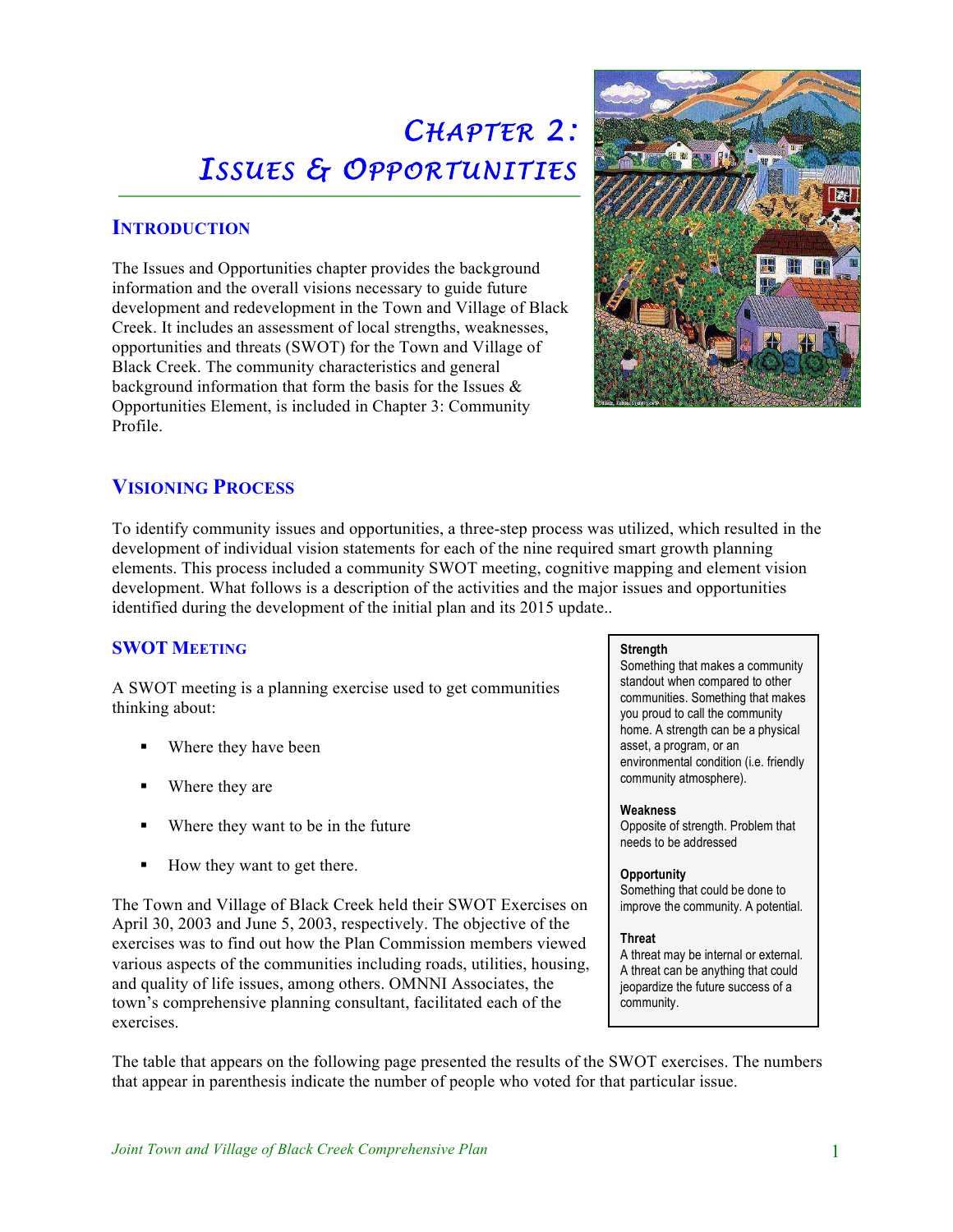| Table 2.1: Results of Town and Village of Black Creek SWOT Exercises. |                                                                                                                                                                                                                                                                                                                                                               |                                                                                                                                                                                                                                                                                                                                                         |  |  |
|-----------------------------------------------------------------------|---------------------------------------------------------------------------------------------------------------------------------------------------------------------------------------------------------------------------------------------------------------------------------------------------------------------------------------------------------------|---------------------------------------------------------------------------------------------------------------------------------------------------------------------------------------------------------------------------------------------------------------------------------------------------------------------------------------------------------|--|--|
|                                                                       | <b>Town of Black Creek</b>                                                                                                                                                                                                                                                                                                                                    | <b>Village of Black Creek</b>                                                                                                                                                                                                                                                                                                                           |  |  |
|                                                                       | April 30, 2003                                                                                                                                                                                                                                                                                                                                                | June 5, 2003                                                                                                                                                                                                                                                                                                                                            |  |  |
| <b>Strengths</b>                                                      | Location (11)<br>"Small Town" atmosphere (7)<br>Very good school system (2)<br>Good rating for Fire & Rescue (1)<br>Involved local government (1)<br>Available Housing<br>Good farmland<br>Low crime rate                                                                                                                                                     | Various businesses and churches to choose<br>from $(6)$<br>Close to Appleton/Green Bay - central<br>location (1)<br>Local medical services - doctor, dentist,<br>chiropractor (1)<br>Decent infrastructure - streets, etc.<br>Good police and fire departments<br>Highways<br>Opportunity for growth<br>Parks<br>People<br>School<br>Variety of housing |  |  |
| Weaknesses                                                            | No Town parks (8)<br>Lack of opportunities for various groups of<br>young people (7)<br>Lack of job opportunities (4)<br>Water quality (2)<br>Farmland loss to development (1)<br>Ponds being created<br>Town vs. County vs. State Road<br>maintenance and construction discrepancies<br>Weekend traffic jams<br>Wells being drilled<br>Wetlands being filled | Lack of Industries (5)<br>Retaining businesses<br>Housing - Need for more multi-family and<br>low income<br>Lack of community involvement<br>STH 47 bypass                                                                                                                                                                                              |  |  |
| <b>Opportunities</b>                                                  | Availability of good well water<br>Alternative use of farmland<br>Business development at STH 47/CTH A<br>interchange and along potential by-pass<br>Development of a trail<br>Farming - quality farming areas<br>Planning to avoid farm and housing conflicts<br>around Village<br>Preservation of natural areas, including<br>swamps<br>Wind energy         | Possibly the STH 47 bypass<br>Room for residential growth<br>Strengthen the downtown business<br>community<br>TIF developments                                                                                                                                                                                                                          |  |  |
| Threats                                                               | Expansion of Highway 47 to 4-lanes with<br>interchange at CTH A<br>Lack of operating dairy farms<br>Over development<br>Over-regulation<br>Poor Agricultural Economy<br>Rural sprawl/scattered housing development<br><b>Unplanned Development</b><br><b>Water Quality</b>                                                                                    | Impact of the STH 47 bypass on downtown<br>businesses<br>Not growing/changing with the times<br>State and County budget cuts                                                                                                                                                                                                                            |  |  |

## **COGNITIVE MAPPING**

A cognitive map, or mental map, is a map drawn by a person that geographically locates his or her memories, ideas and thoughts of a particular place. Since cognitive maps are based on individual's preferences and opinions there are no "right" or "wrong" maps. Cognitive maps are used to delineate geographic areas of a community people like, dislike, frequently visit, feel are important, travel through regularly, feel safe, etc.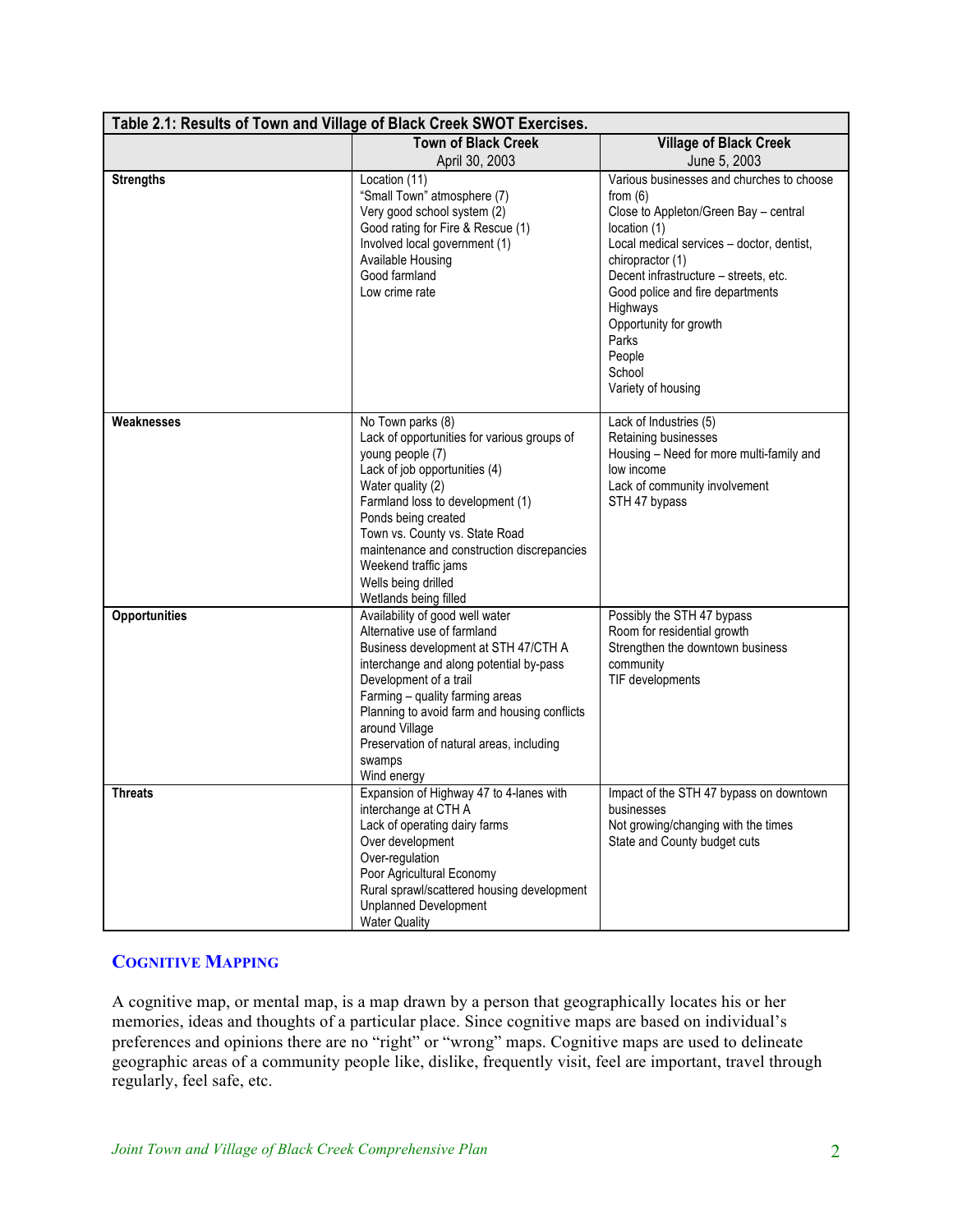As part of the Mid-Course Meeting, the members of the Plan Commission and other residents in attendance were provided two maps of the Town of Black Creek. On the first map, participants were asked to delineate important travel routes and aesthetically pleasing areas of the town. The most attractive places were colored in one shade, less attractive another, not attractive in yet another color.

On the second map, participants outlined those areas where they would like to see new commercial/industrial development, new residential development, new recreation areas and open space in the Town of Black Creek.

These maps were used extensively in the development of the Future Land Use Maps presented later in this plan. This approach helped to ensure that the Future Land Use Maps accurately reflect community concerns and priorities for the future.

## **VISION DEVELOPMENT**

A visioning exercise was held at the Town Hall on May 6, 2003. The exercise involved completing a series of statements related to what the Town of Black Creek would look like in 20 years. The statements related to each of the nine (9) required plan elements. For example, participants were asked to complete the following statement, "*In 20 years, looking down from an airplane at the Town of Black Creek, one would see…*" OMNNI used the responses to develop draft vision statements, which the Plan Commission reviewed in July 2003. Each of the final vision statements is provided at the end of this chapter.

## **VISIONS**

Rather than rely solely on a series of policy statements, the Plan Commission participated in an extensive visioning process to establish a framework from which to make future planning decisions for the Town of Black Creek. The result of this process was a vision statement for each of the nine required plan elements, including an overall vision statement. This process was critical to establish a unified vision for the Town of Black Creek and provide a direction and focus for the planning effort.

Below are the community vision statements, which represent the broad interests of town residents, elected/appointed officials, business leaders and property owners. These visions establish the planning framework and a direction for subsequent planning efforts and decisions in the town.

Supporting goals, objectives and program initiatives are described in Chapter 12 of this plan.

## **2015 UPDATE: TOWN OF BLACK CREEK KICK-OFF MEETING & VISIONING EXERCISE**

The Town and Village of Black Creek held Community Engagement Sessions on November 20, 2014 and February 2, 2015, respectively. The meetings were facilitated by Jeffrey Sanders of Community Planning & Consulting. The first half of each meeting focused on the presentation of information related to the plan update process and included:

- ! Defining the role of the Comprehensive Plan
- ! Rationale for updating the plan
- Plan update timeline
- ! Updated demographic data for the Community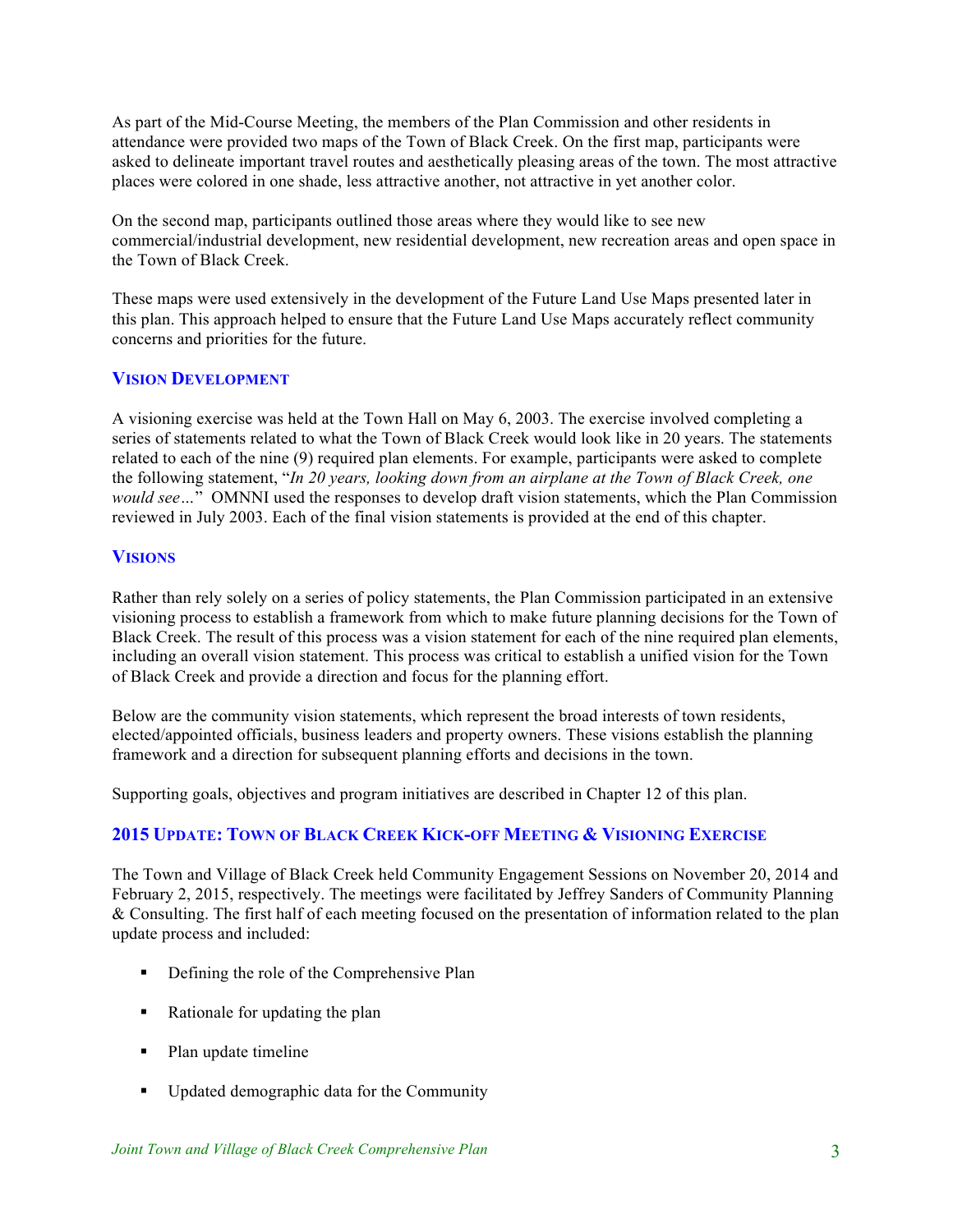! Visioning Session to guide the update process

During the visioning sessions, Mr. Sanders led those in attendance through an exercise intended to visualize each community's ideal future. Participants were asked to imagine that it was the year 2035 and describe, through a series of directed questions, how the community looks with respect to various landuse categories (housing, transportation, parks and recreation, etc.). The results of the visioning session will guide the development of amended plan chapters.

The visioning exercise focused on five general land use categories: housing, transportation, economic development, utilities & facilities (including parks and recreation), and preservation. The results of the exercise appear below and on the following pages.

| Table 2.2: Results of Town and Village of Black Creek Visioning Exercises.       |                                                                                                                                                                                                                            |                                                                                                                                                                                                                                                                                                                                                                                                                                  |  |
|----------------------------------------------------------------------------------|----------------------------------------------------------------------------------------------------------------------------------------------------------------------------------------------------------------------------|----------------------------------------------------------------------------------------------------------------------------------------------------------------------------------------------------------------------------------------------------------------------------------------------------------------------------------------------------------------------------------------------------------------------------------|--|
|                                                                                  | <b>Town of Black Creek</b>                                                                                                                                                                                                 | <b>Village of Black Creek</b>                                                                                                                                                                                                                                                                                                                                                                                                    |  |
|                                                                                  | November 20, 2014                                                                                                                                                                                                          | February 2, 2015                                                                                                                                                                                                                                                                                                                                                                                                                 |  |
| By 2035, housing includes                                                        | Single-family homes<br>Less housing, less demand<br>Very limited multi-family<br>More efficient                                                                                                                            | Single-family homes<br>Subdivisions - larger lots, larger homes<br>Upgraded 'specific' multi-family - retirement<br>Apartments<br>Mixed-use residential<br>1,800 sq. ft. houses on 1/4-acre lots                                                                                                                                                                                                                                 |  |
| By 2035, the transportation system<br>includes                                   | Cars and trucks<br>Senor buses, shuttles<br>Reduced speeds on town roads<br>Catering to farm equipment, bicyclists,<br>pedestrians<br>More accommodating of ATVs/snowmobiles<br>No active RR lines<br>[Highway] 47 bypass? | Off street parking<br>Electric vehicles, plug-ins<br>Charging stations<br>Hydrogen, natural gas [fueled]<br>Improved/expanded trail system<br>UTVs/golf carts - roads, systems<br>Transportation for seniors<br>Drones<br>Personal aircraft<br><b>Bicycles</b><br>Sidewalks, pedestrians<br>Parking strategy                                                                                                                     |  |
| By 2035, economic development includes                                           | Agriculture, ag-related<br>Organic agriculture<br>Aquaculture<br>Growing home-based businesses<br><b>CSAs [Community Supported Agriculture]</b>                                                                            | New industrial park<br>Mini-mall complex<br>Businesses that cater to bike trails<br>Guidelines to improve appearance of<br>downtown<br>Cheese factory<br>Restaurants, food<br>Destination business downtown<br>Locally-focused business<br>Hardware shop<br>Brew house, meat market, coffee shops<br><b>TIF Districts</b><br>Attract new business – within and without<br>'Village role' in economic development,<br>acquisition |  |
| By 2035, community facilities and park and<br>recreational opportunities include | Hi-speed/broadband internet<br>Online/remote healthcare<br>Hunting<br>Increase in de-centralized energy production<br>Shared park and rec services                                                                         | Reserve and enhance existing parks<br>Maintain trail, trail facilities<br>Retirement facility<br>Long-term viable schools<br>Veterans' memorial<br>Study/prepare future EMS needs<br>New community building, Village Hall                                                                                                                                                                                                        |  |